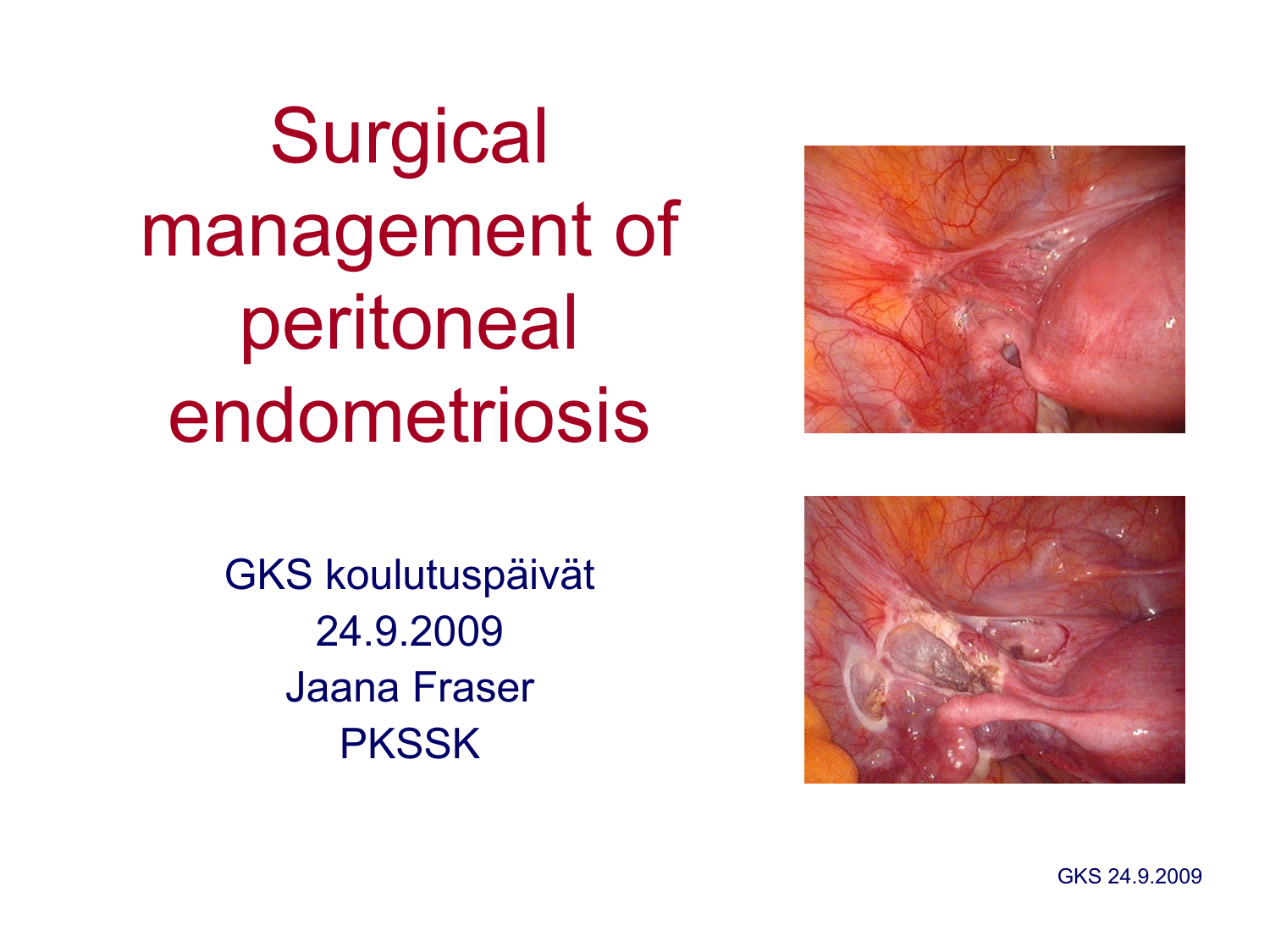### Peritoneal endometriosis

- Tumor-like small lesions, located on the surface of peritoneum
- Diameter some millimeters
- One or multiple
- Anywhere in the abdominal cavity
- Most often near uterus
- Tissue resembles endometrium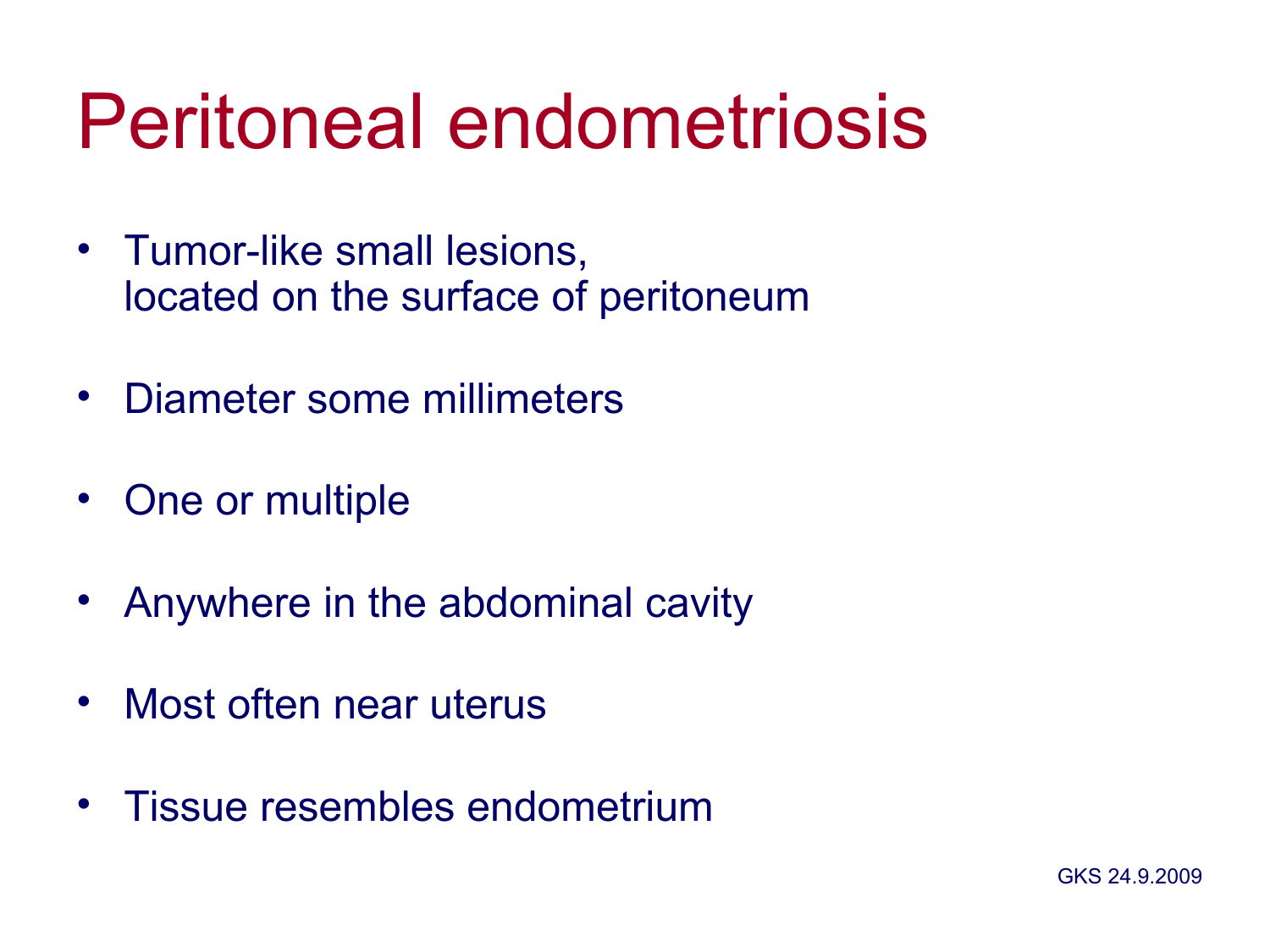### **Pathogenesis**

#### • Retrograde menstruation





Picture source: Ray Garry: Images of endometriosis GKS 24.9.2009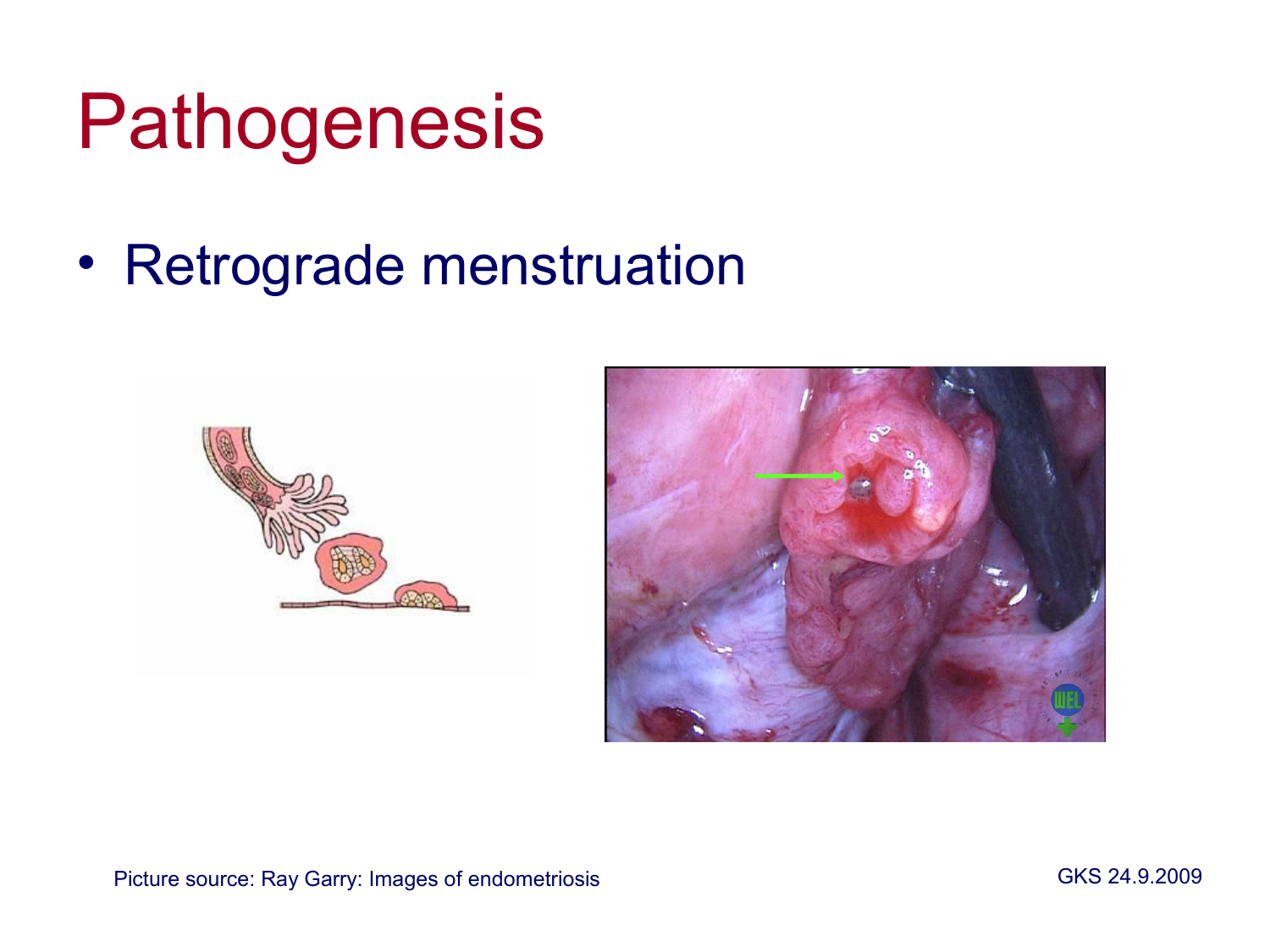#### $Red \rightarrow Black \rightarrow White$



Figure 1 Hypothesis of the evolution of peritoneal endometriosis.

Nisolle et Donnez, Fertil Steril 1997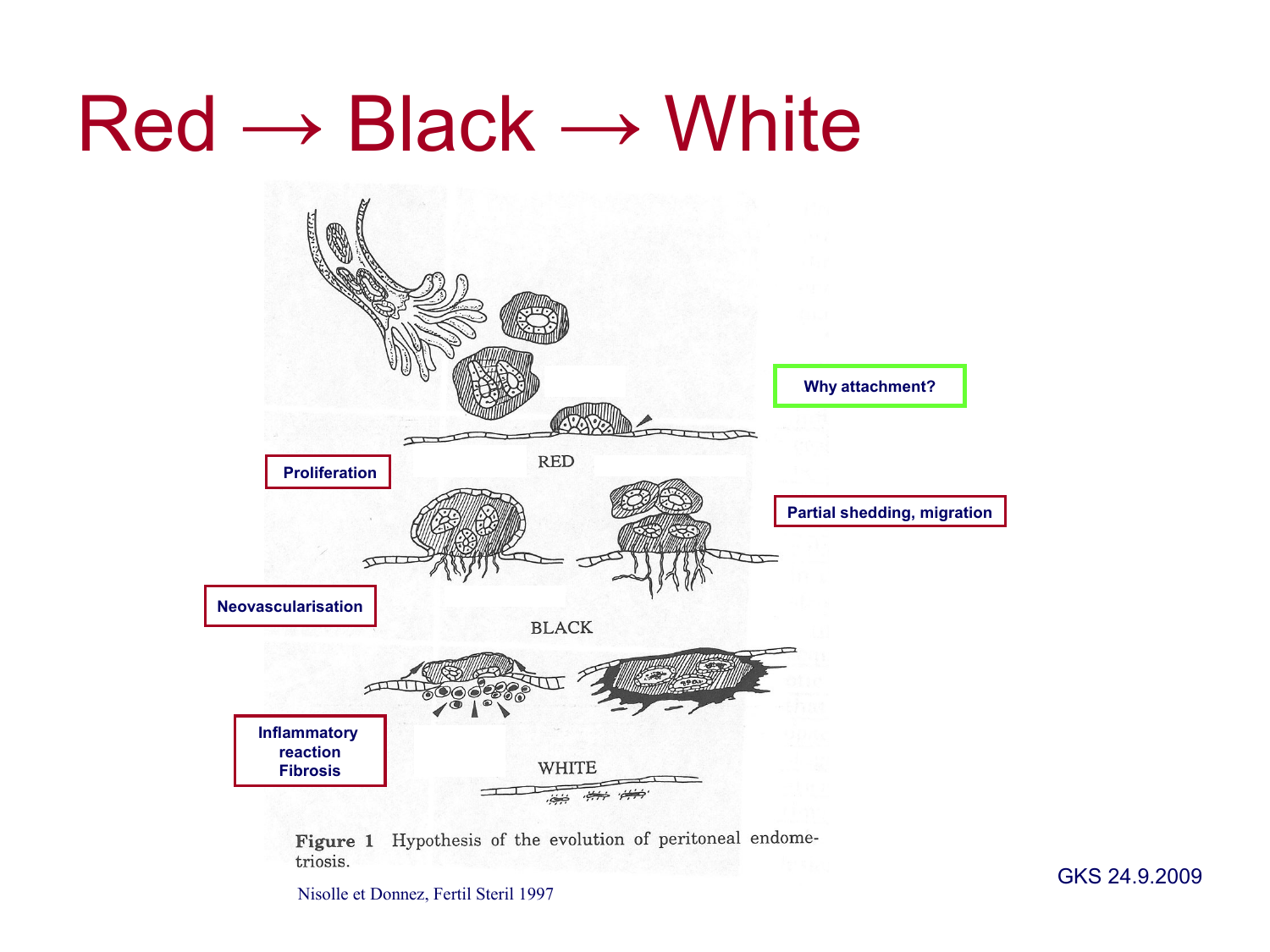#### Red

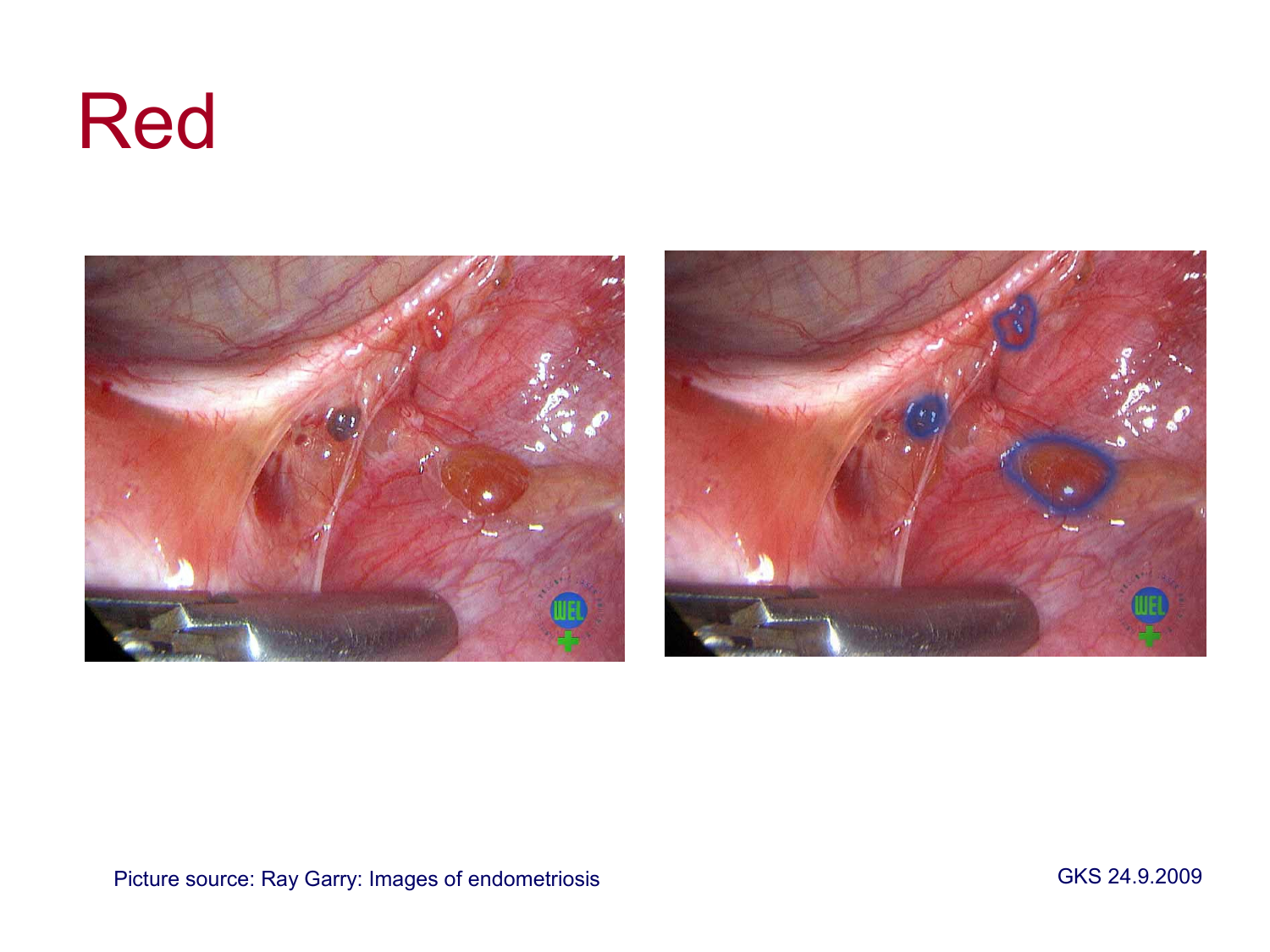#### Red







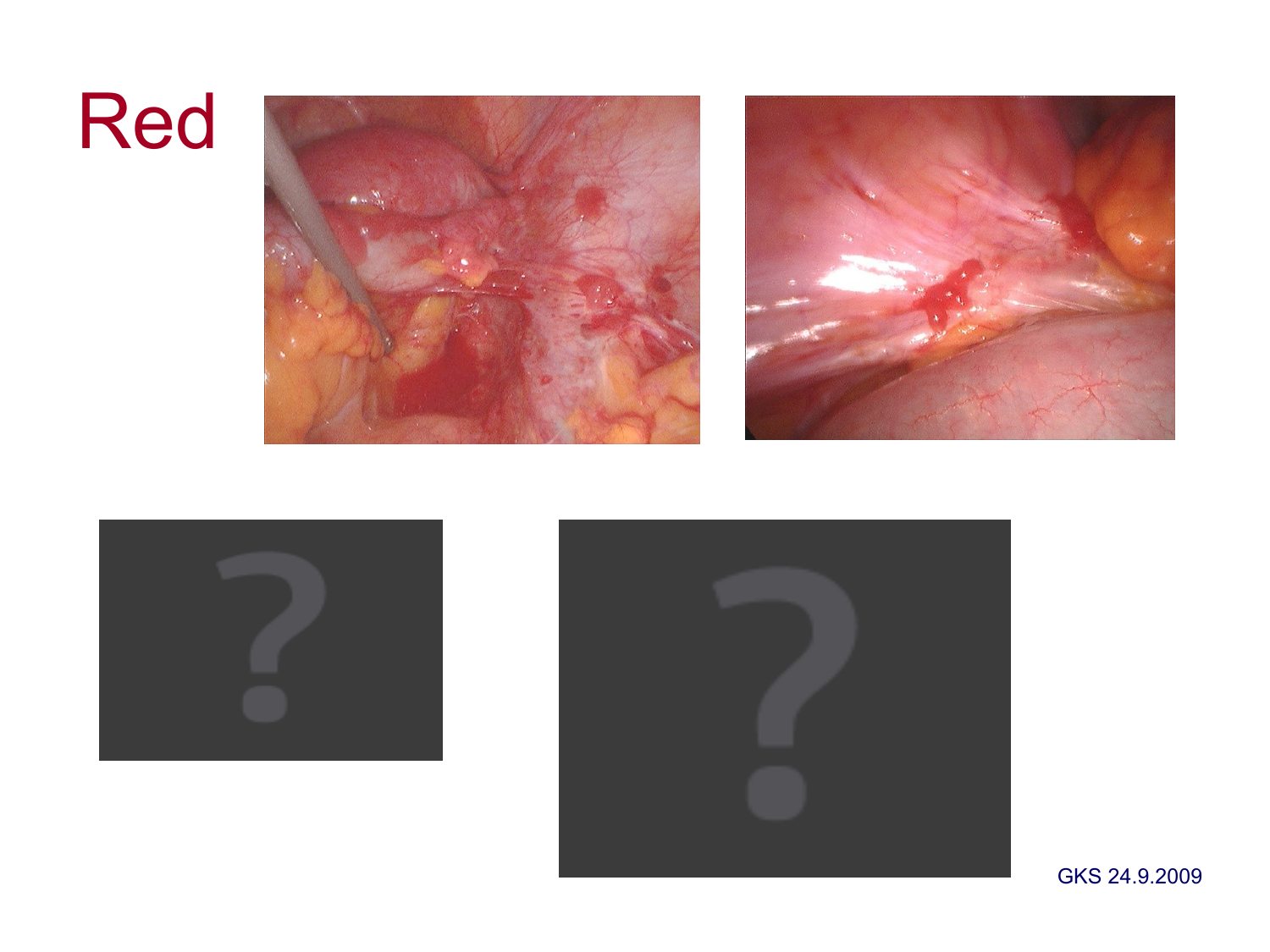#### Black and white



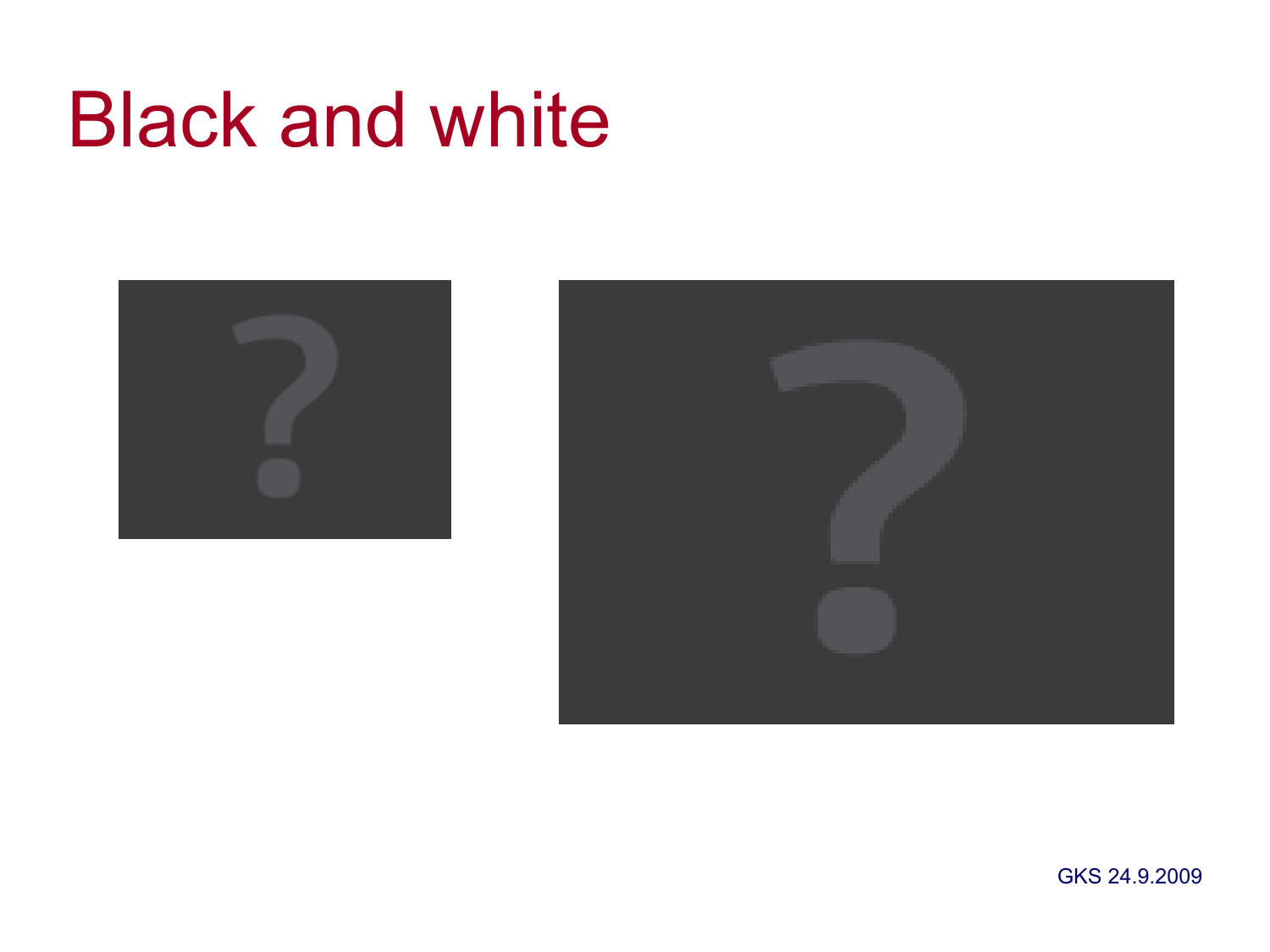#### Peritoneal defect

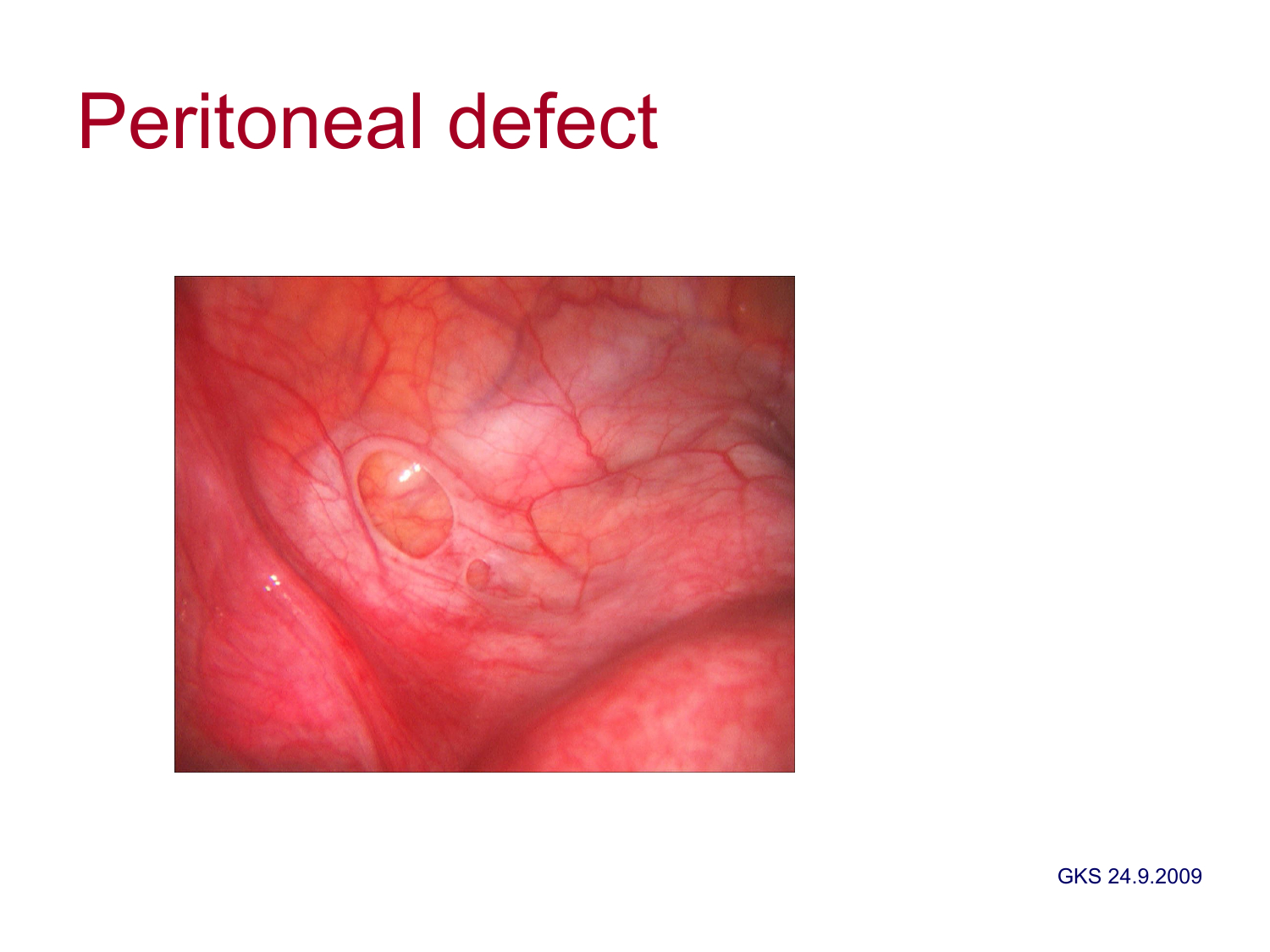# Surgery - ablation

- Lesions are destroyed using monopolar or bipolar diathermy
- Nowadays also laser or ultrasound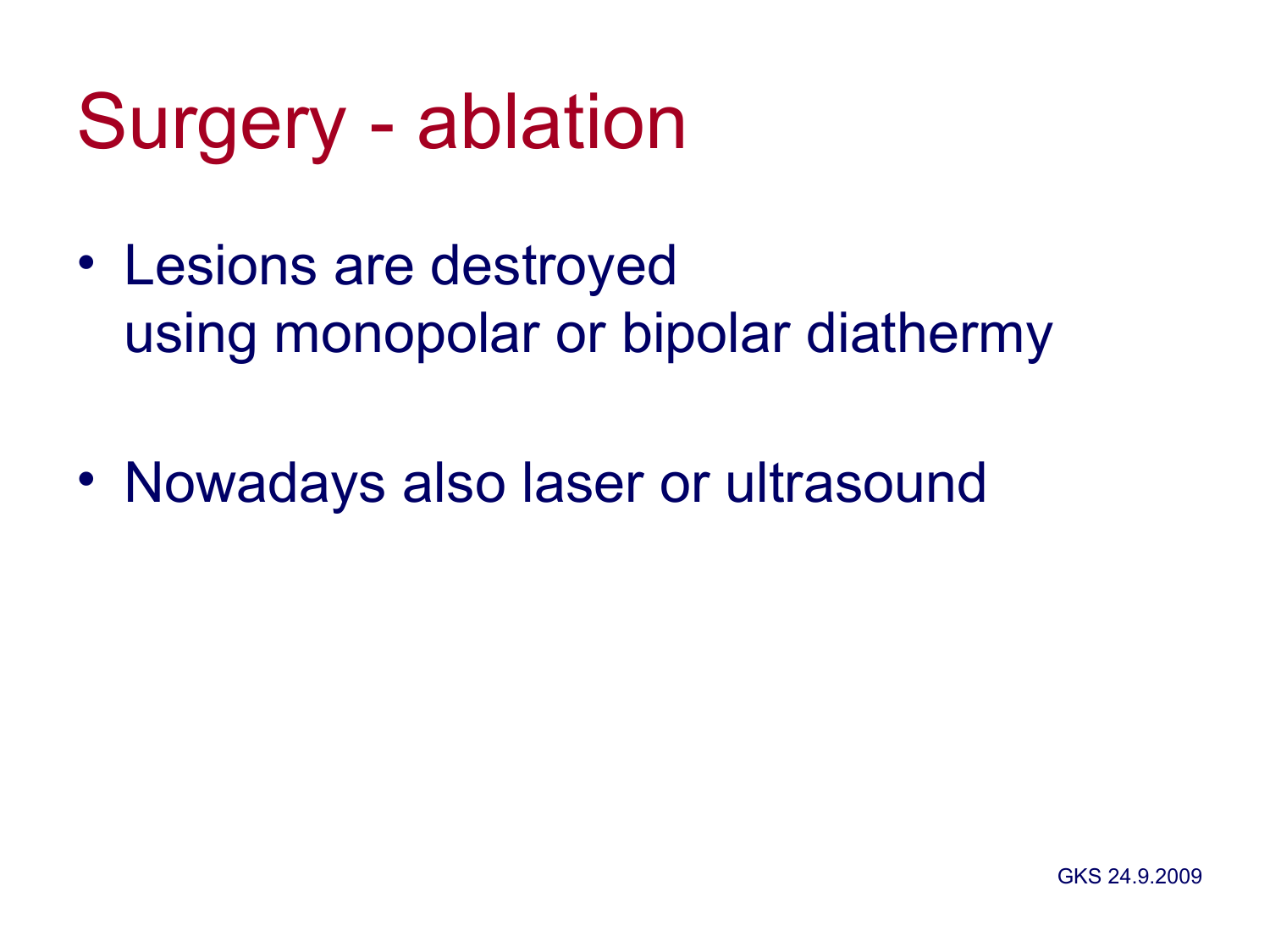# Surgery - ablation



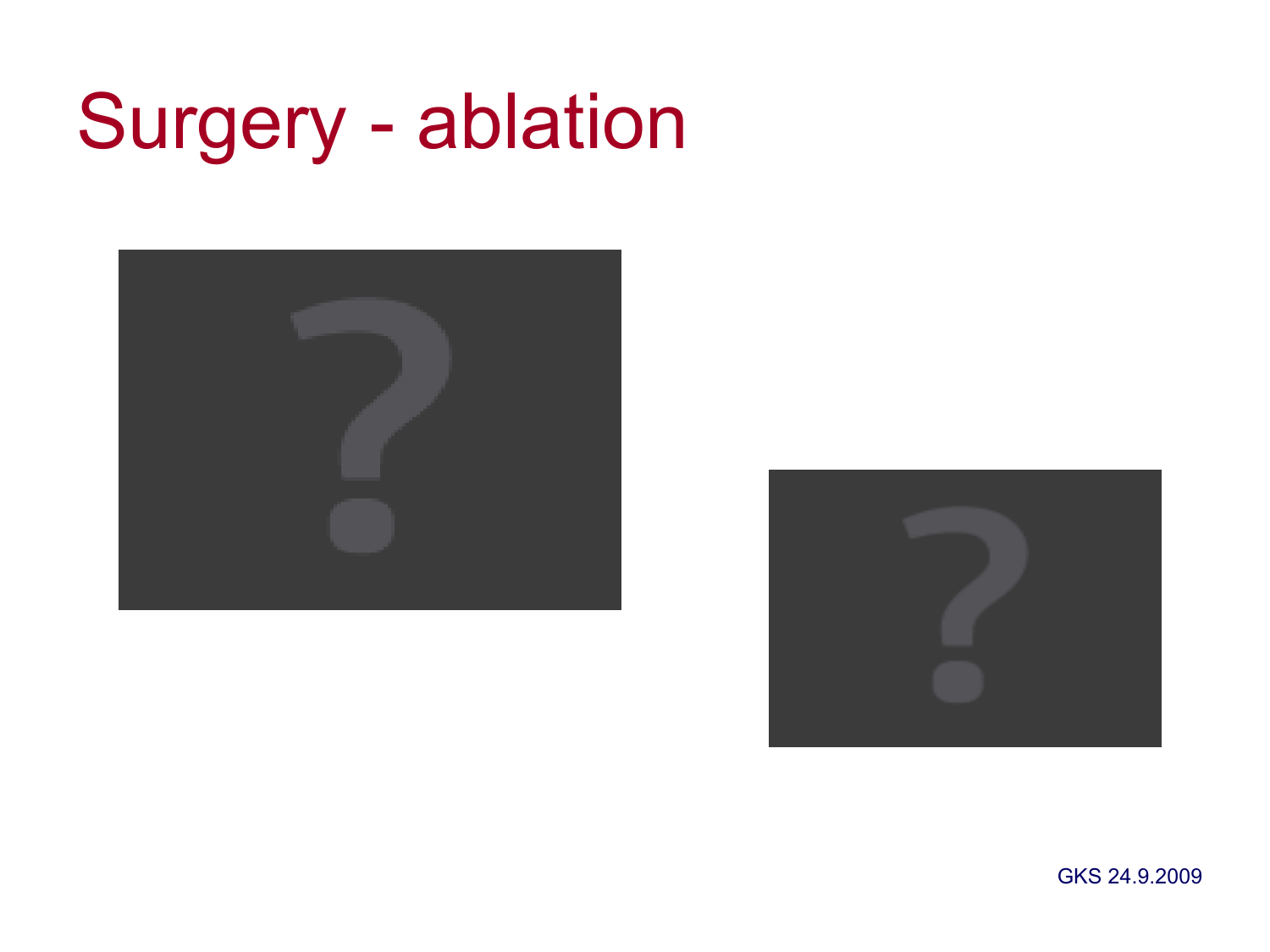# Surgery - excision



- Lesions are totally removed with (monopolar) scissors or ultrasound scissors
- Peritoneum is grasped, dissected from underlying structures, and excised with surrounding healthy tissue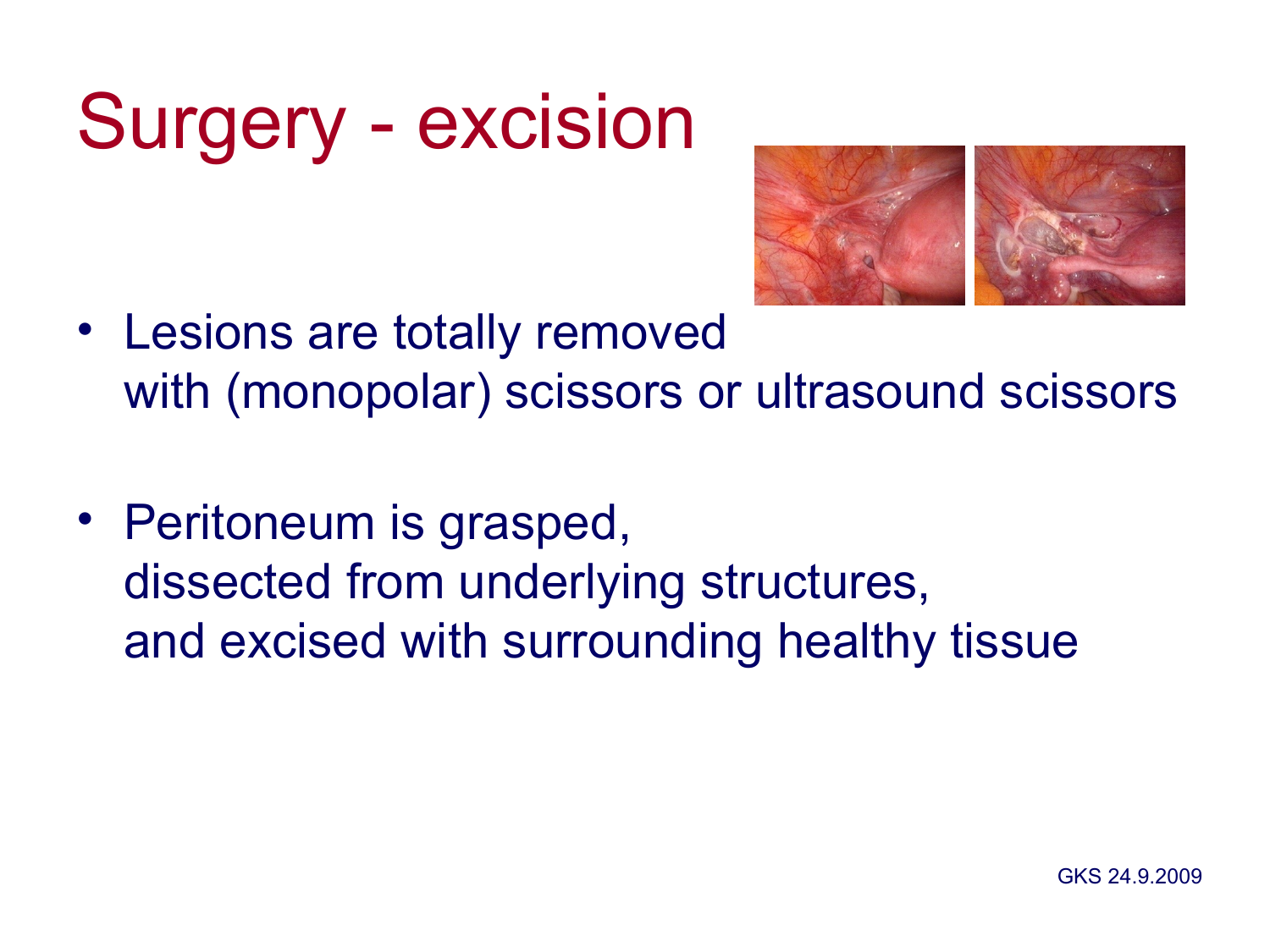# Surgery – excision small lesion

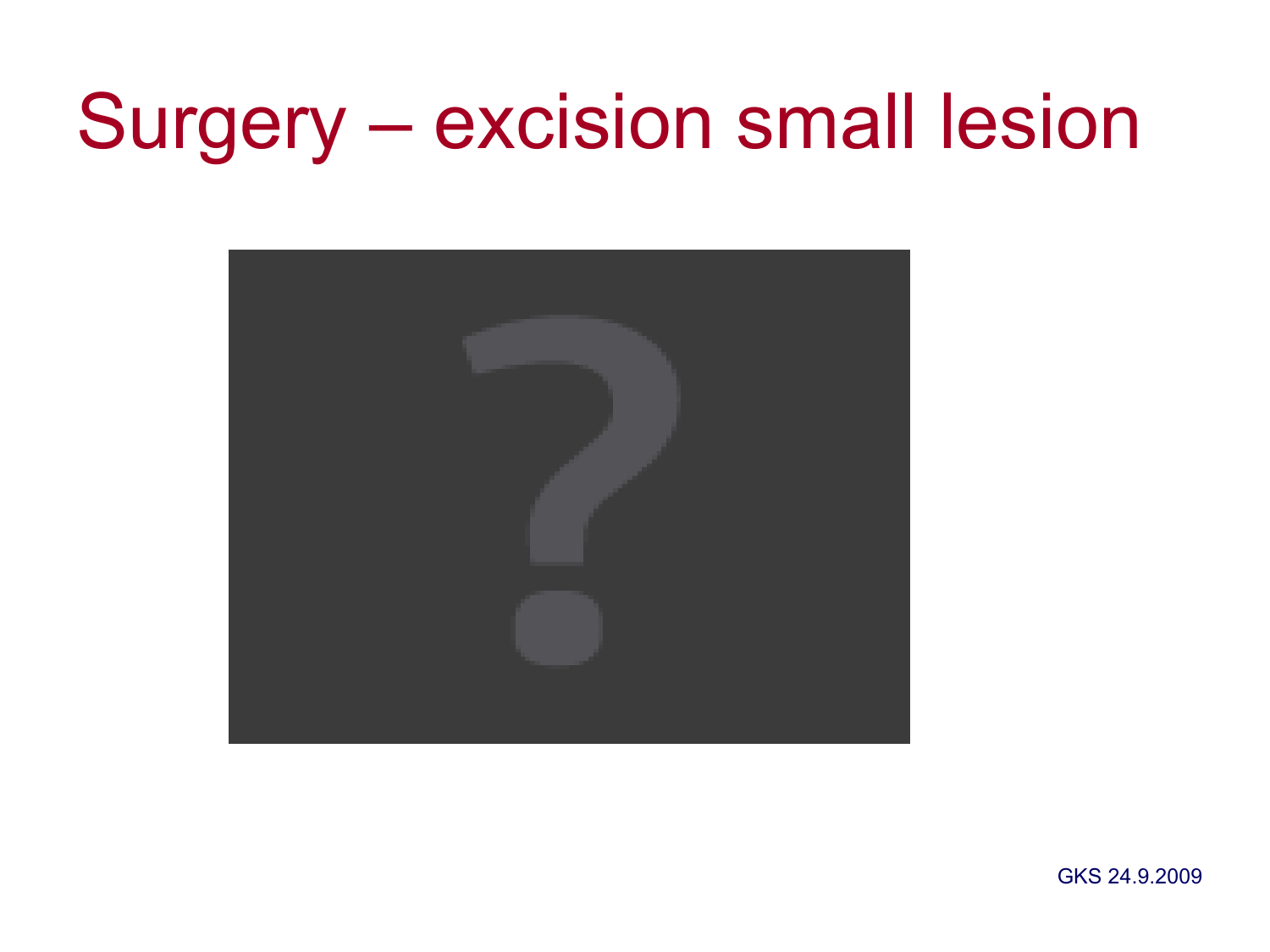# Surgery – excision, large areas

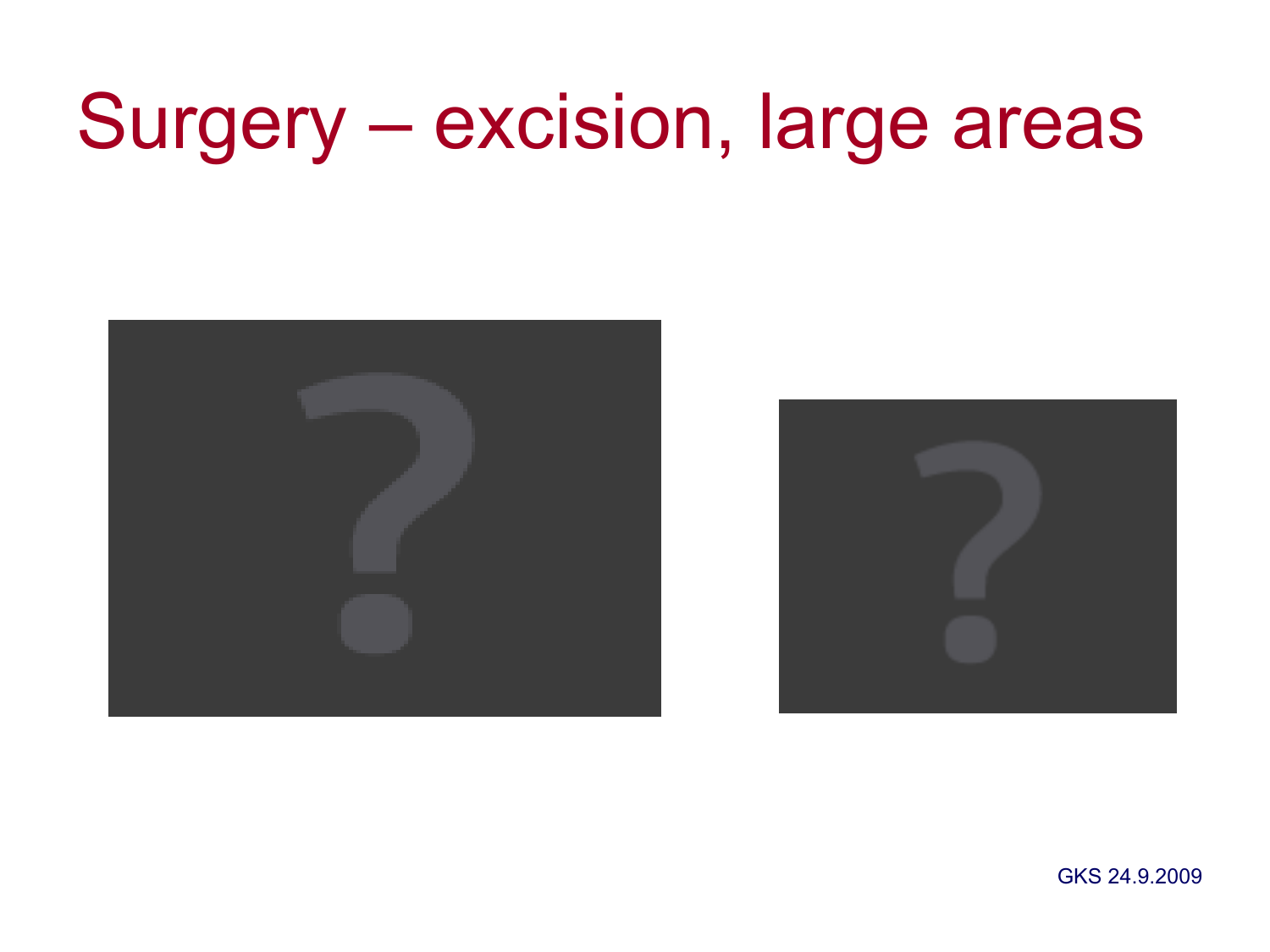Comparison of the techniques Advantages

ELECTRO-**COAGULATION** 

- Fast • Complete removal
- **Easy** • Specimen for histology

EXCISION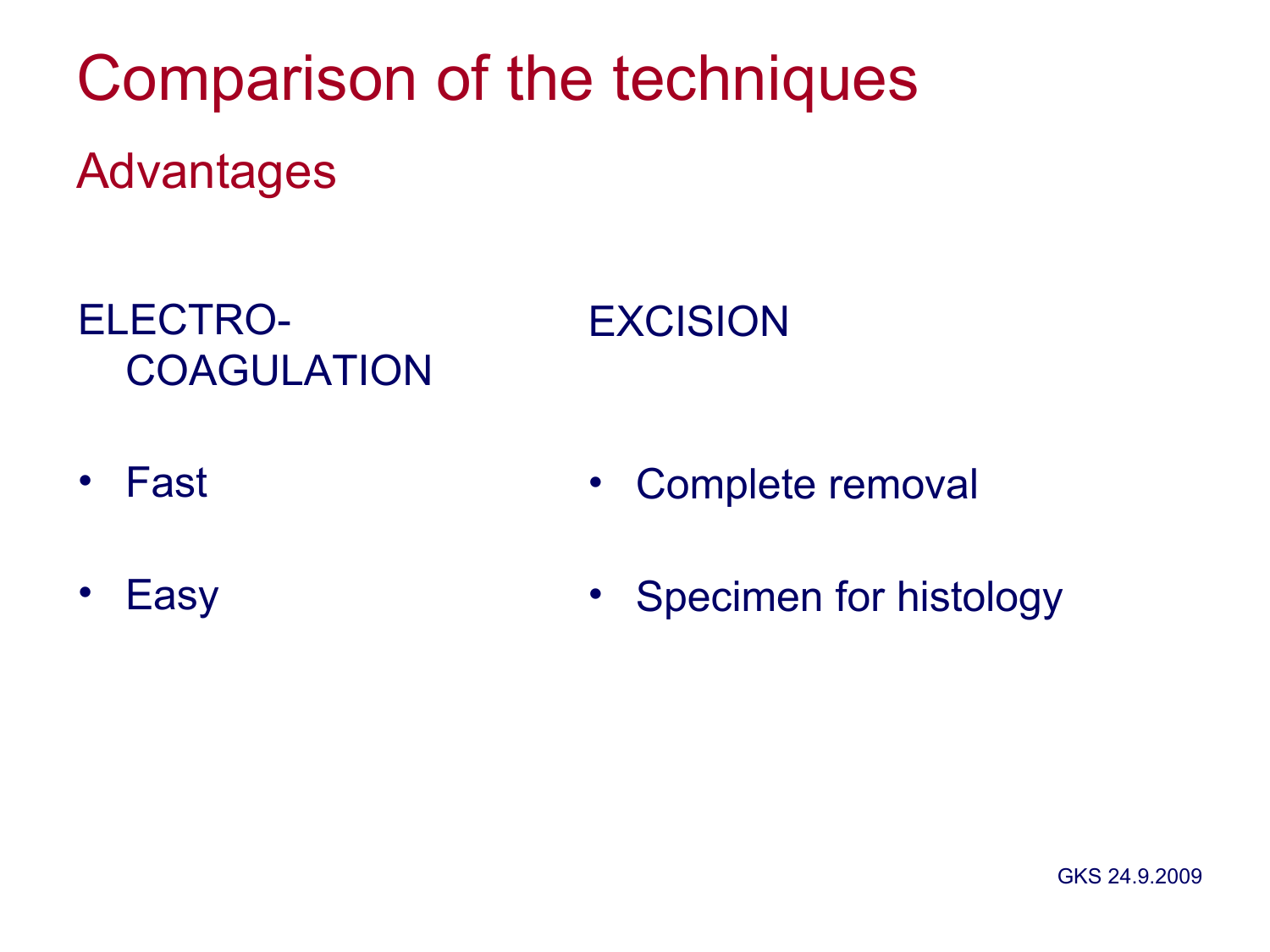Comparison of the techniques

#### **Disadvantages**

#### ELECTRO-**COAGULATION**

- Potentially incomplete removal
- No specimen for histology
- Possible thermal damage to the underlying structures
- Necrotic tissue left behind with a potential for greater inflammatory reaction

#### EXCISION

- **Slower**
- Longer learning curve
- Possible damage to the underlying structures
- Momentary loss of large areas of peritoneum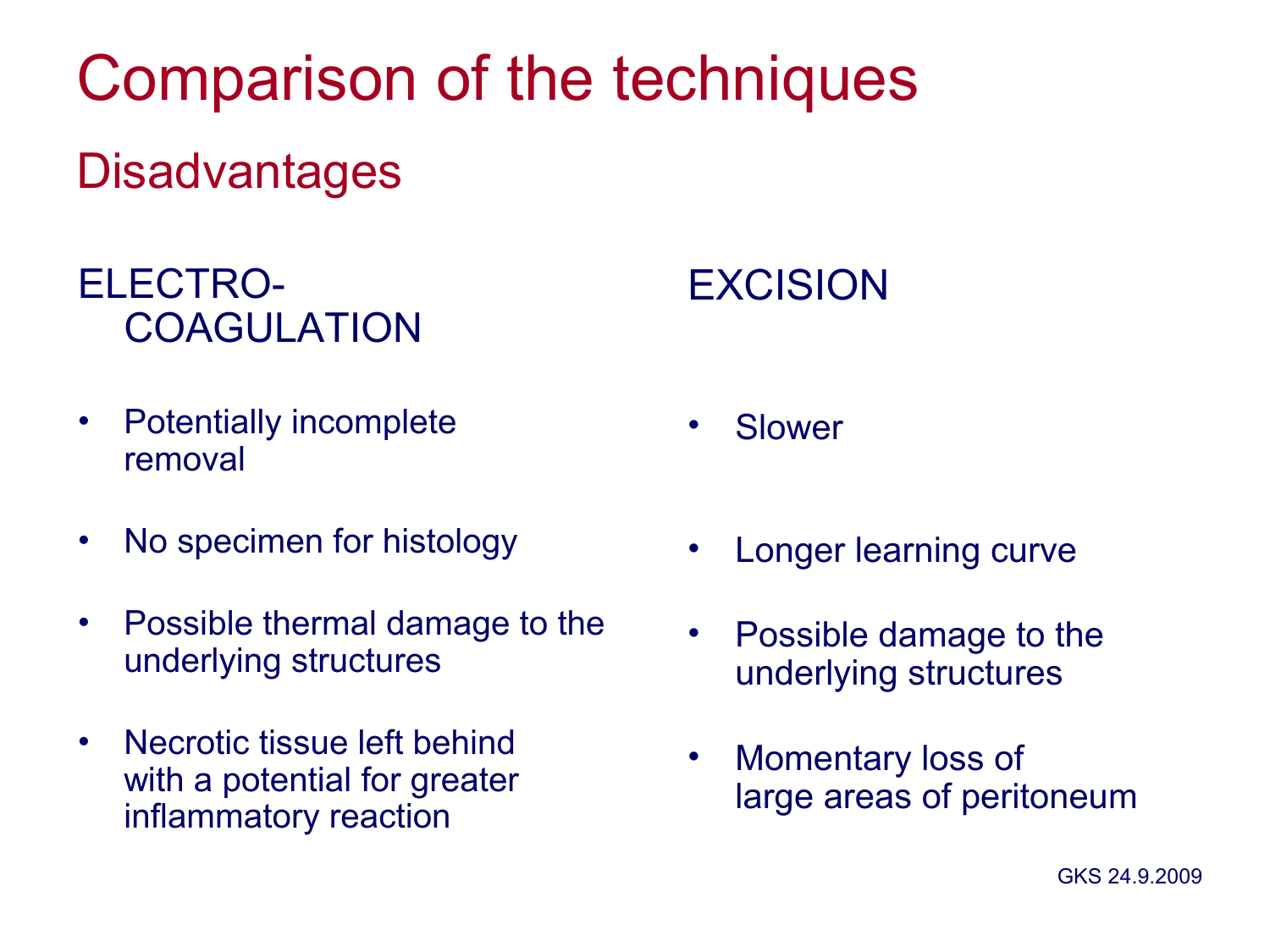#### Effectiveness of surgery for endometriosis in general

Pain

• Laser ablation

statistically significant pain relief compared with diagnostic laparoscopy at 6 months after surgery. Stages I-III. RCT. Sutton et al 1994

• Laparoscopic excision of all endometriosis

significantly reduces pain and improves quality of life (all stages). Randomized, blinded, crossover study Abbott et al. 2004

significantly reduces pain and improves quality of life in 2 – 5 years follow-up (all stages). Prospective observational cohort study. Abbot et al 2003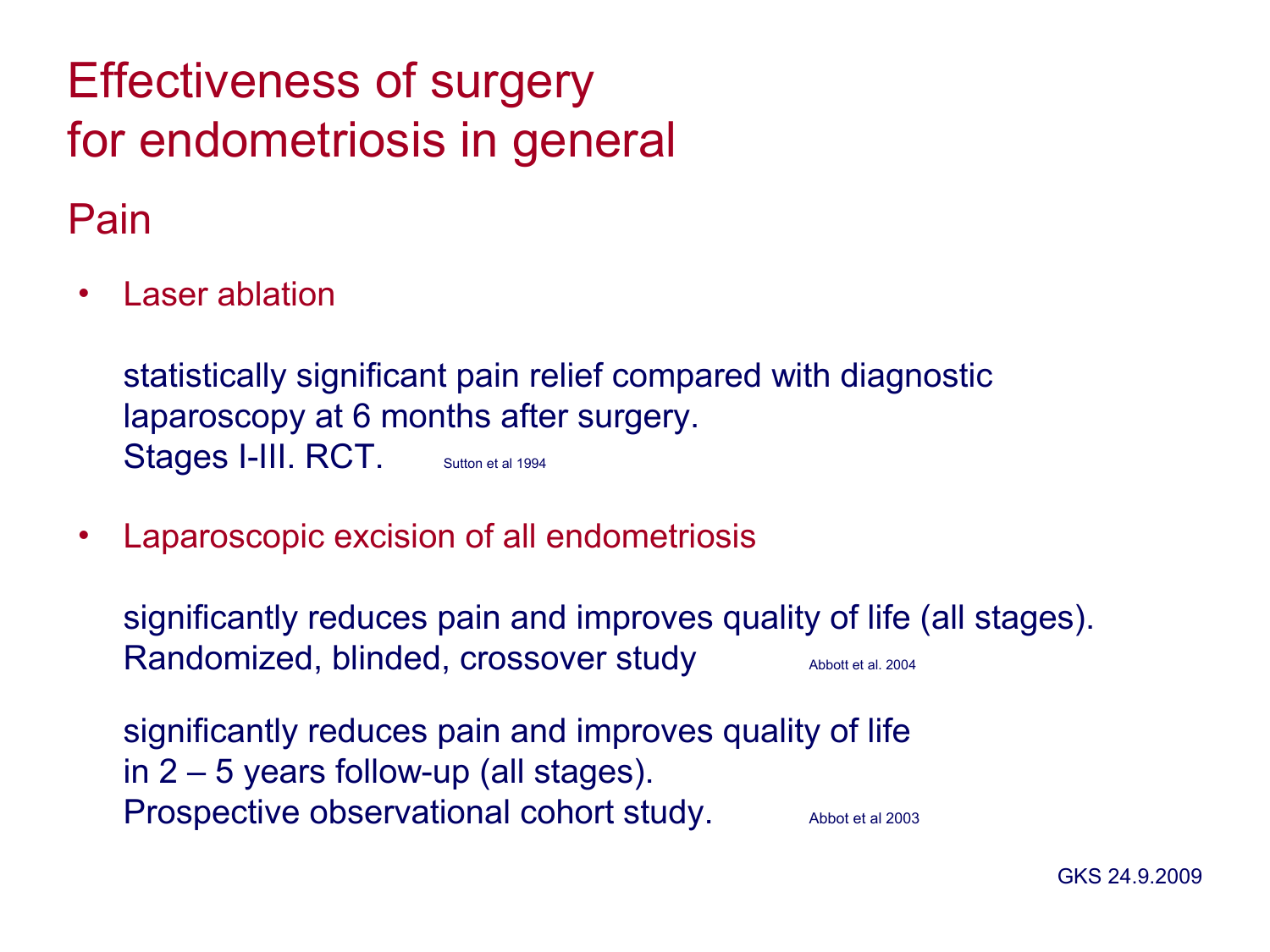Effectiveness of surgery for peritoneal lesions Pain

• Laser ablation versus diagnostic laparoscopy RCT: outcome was poorest for minimal endometriosis

Sutton et al 1994

• RCT comparing changes in pain symptoms 6 month after surgery wright et al 2005

12 patients excision 12 patients electrocoagulation

Statistically significant change in pain with both treatments

• Patients with peritoneal lesions and pain probably benefit from surgery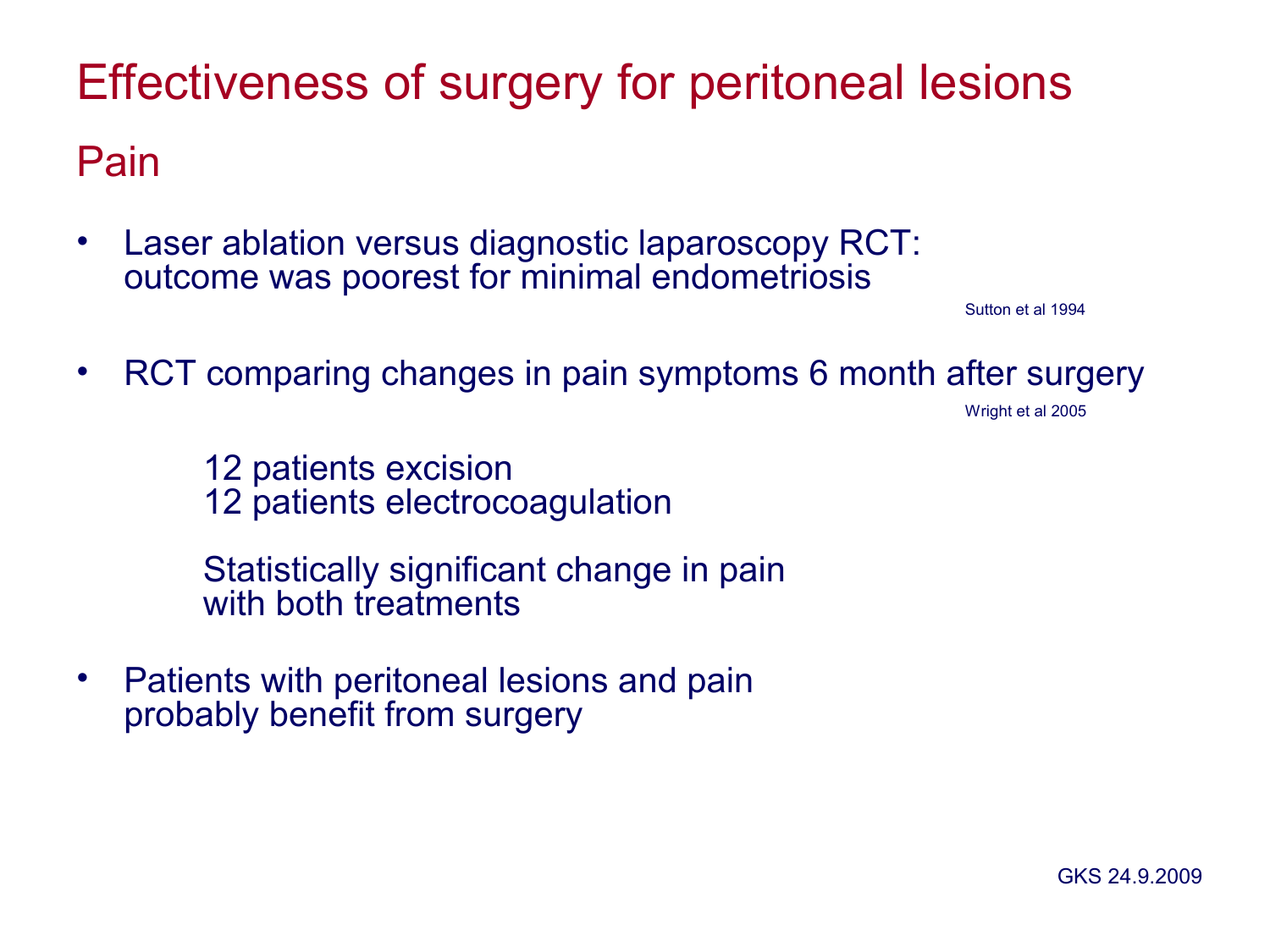#### Effectiveness of surgery for peritoneal lesions Infertility

• Two RCTs: excision/electrocoagulation versus diagnostic laparoscopy

Marcoux et al.1997, Parazzini et al 1999

• Pooling the data of the two RCTs: Vercellini et al 2009

OR of conception 1.65 (95% CI, 1.06 – 2.58) statistically significant difference of marginal clinical importance

Experimental pregnancy rate 26% in operated group 18% in control group

**NNT 12** 

- The benefit of surgery for patients with peritoneal lesions and infertility, is probably limited
- If surgery is chosen as a method of treatment, peritoneal lesions should be excised or destroyed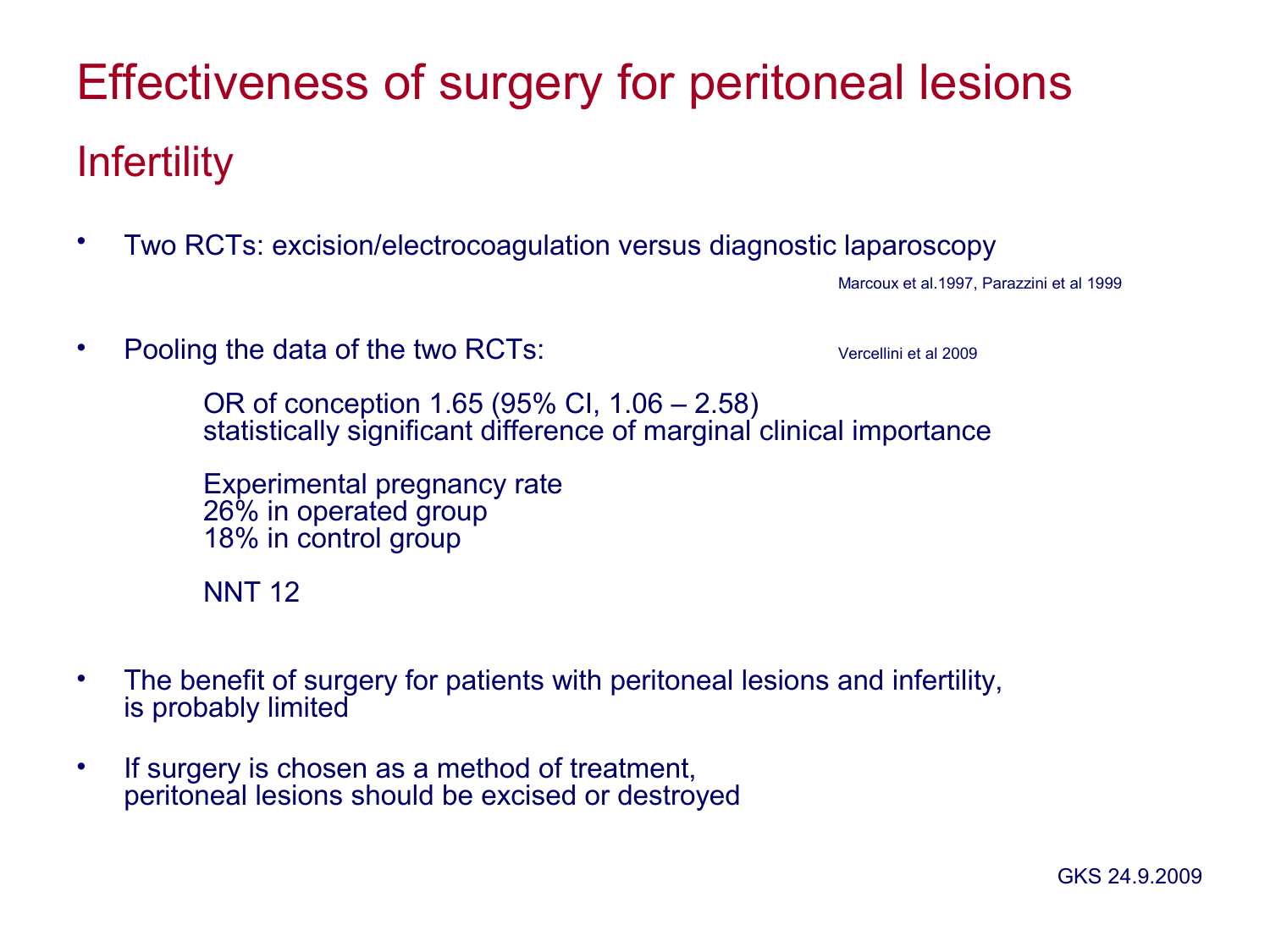#### Excision or ablation?

- At present, techniques using excision are the most commonly reported methods of surgical treatment of endometriosis
- Laparoscopic excision of all forms of endometriosis can be considered the "gold standard" of endometriosis surgery entitled and start of the carry 2004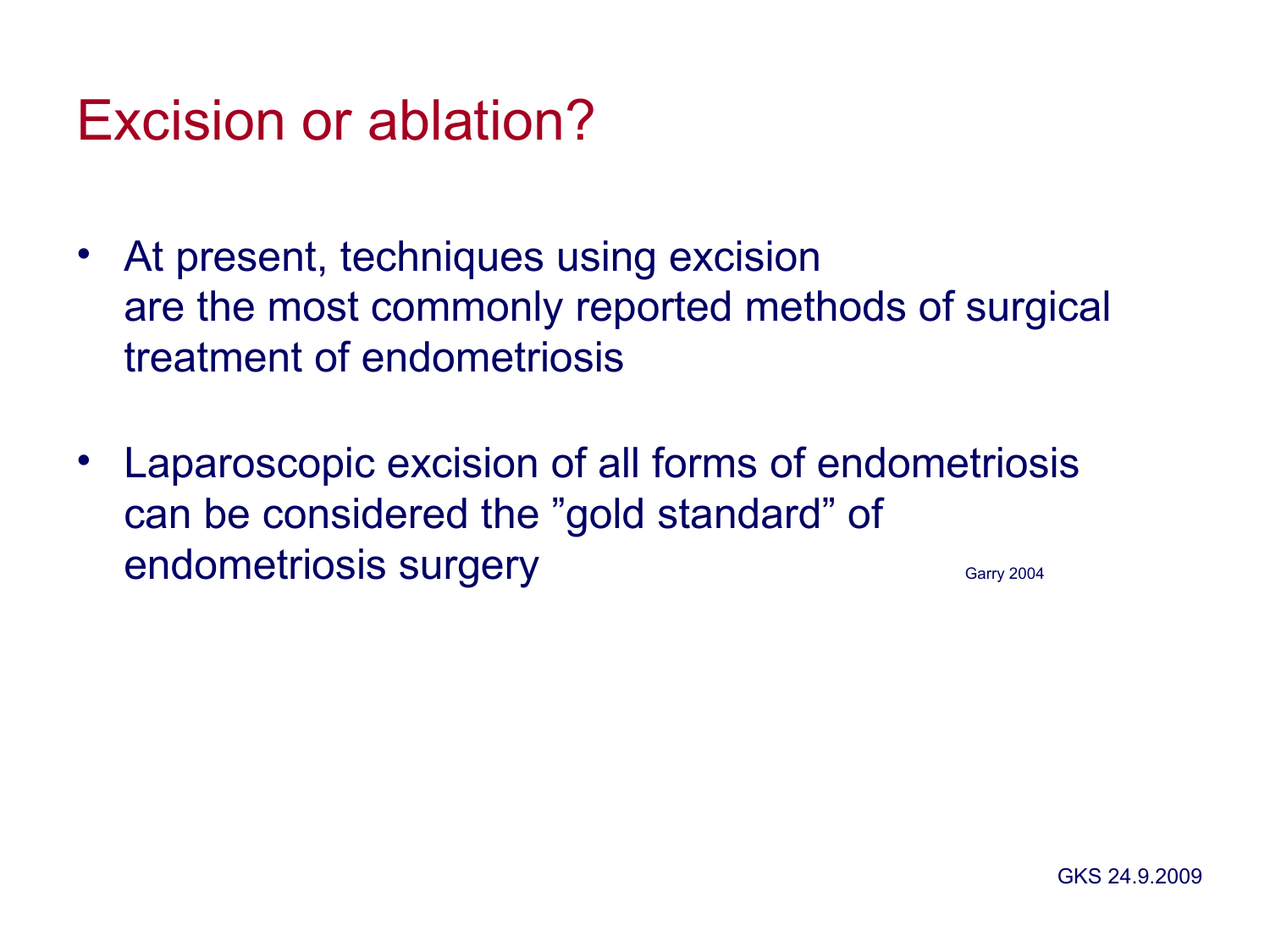#### Excision or ablation for peritoneal lesions?

• RCT comparing excision and electrocoagulation in the treatment of peritoneal disease

No significant difference in change of pain symptoms between two procedures No difference in morbidity and the settlement of the settlement of the Ministerial 2005

• Ongoing study in Australia, M Healy et al. :

RCT comparing laparoscopic excision and ablation. 180 patients Five years follow-up.

Results 2012?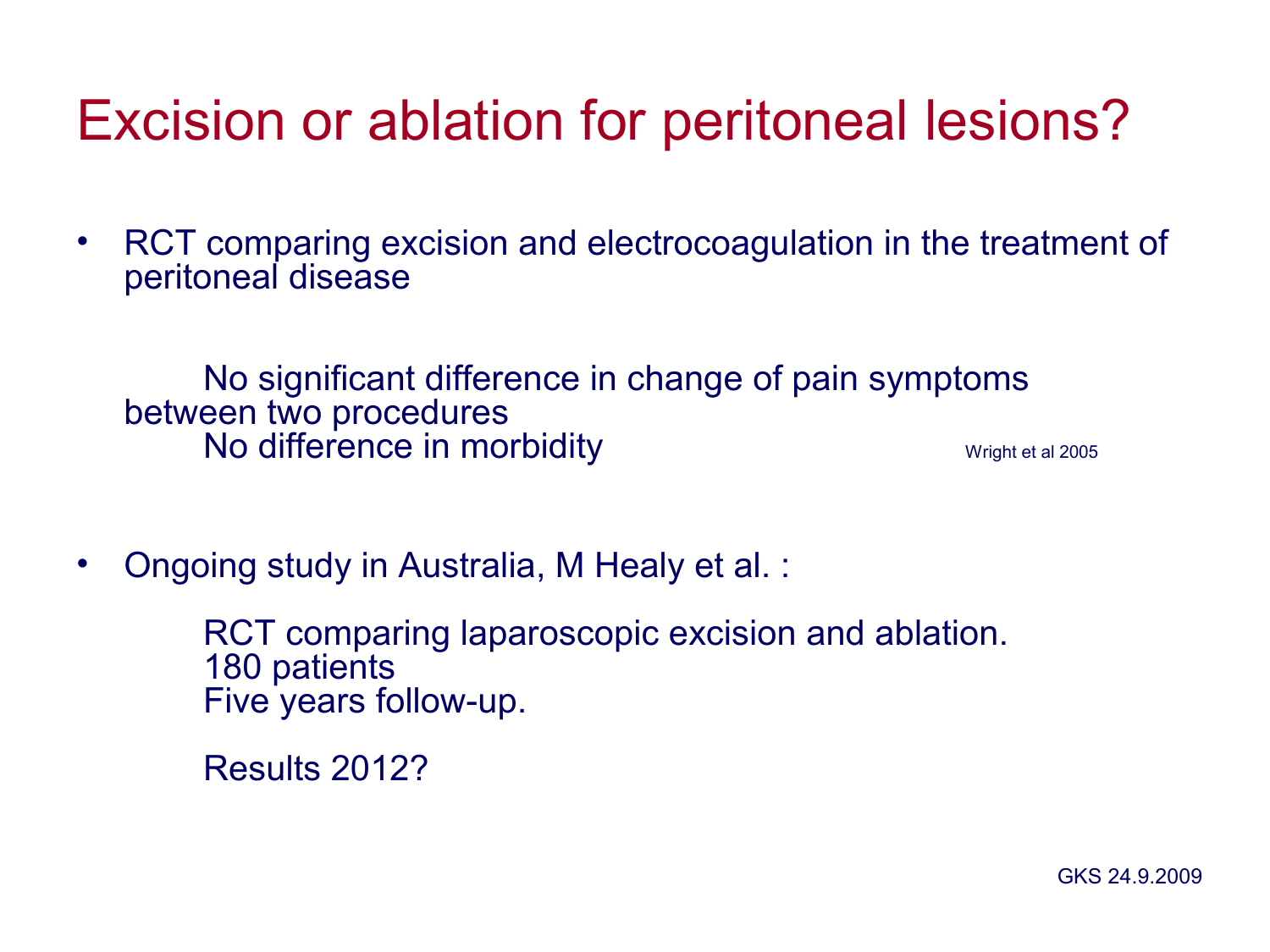## In clinical practise

- Excision Black and white lesions
- Electrocoagulation or ultrasound is usually used Red lesions

In areas that do not have loose peritoneum: uterus, ovary, diphragma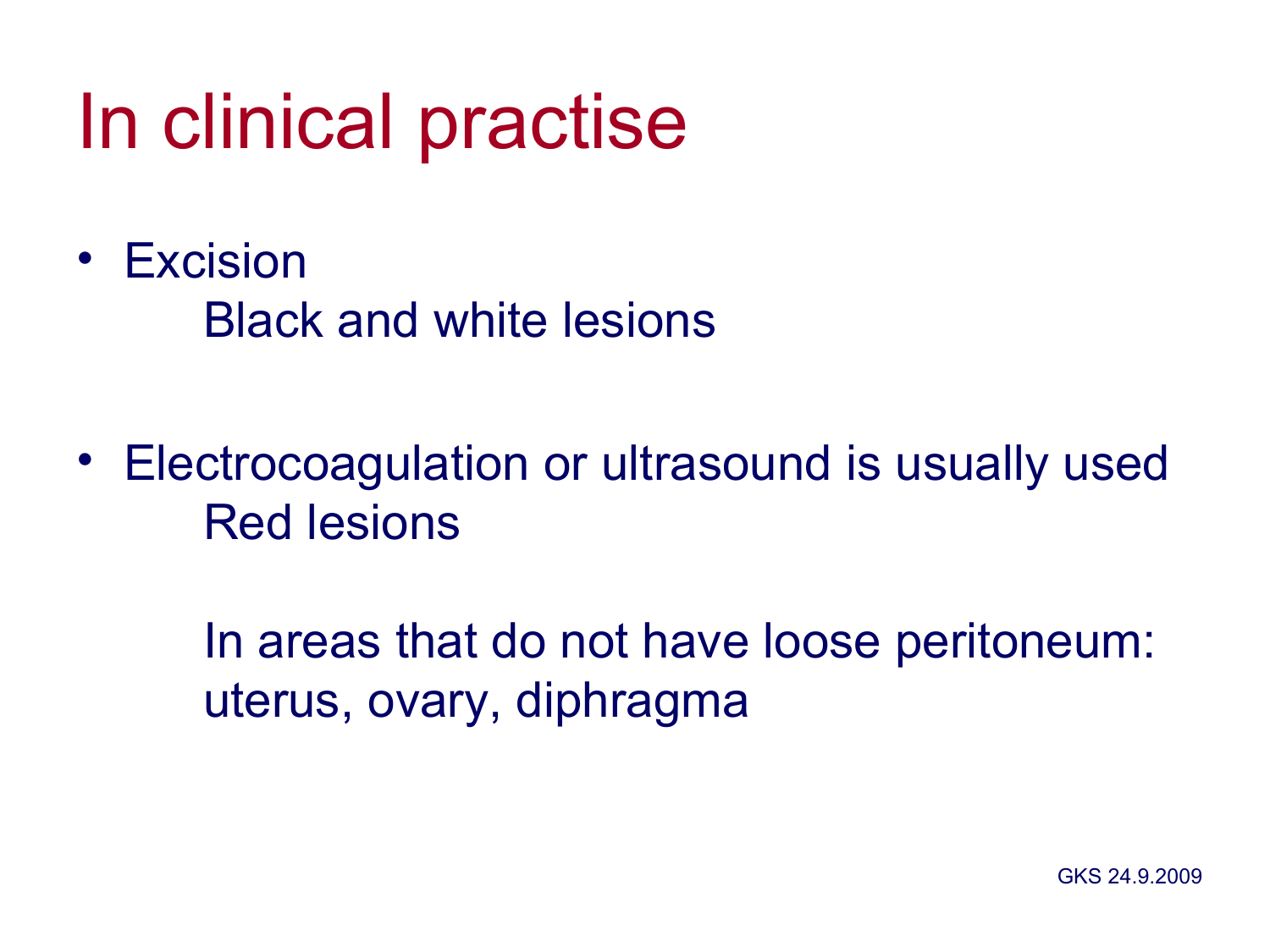## **Conclusions**

- All types of peritoneal lesions should be recognized
- Patients with peritoneal lesions and pain probably benefit from surgery
- The benefit of surgery for patients with peritoneal lesions and infertility, is probably limited
- If surgery is chosen as a treatment method, all endometriotic lesions, also peritoneal lesions, should be excised or destroyed